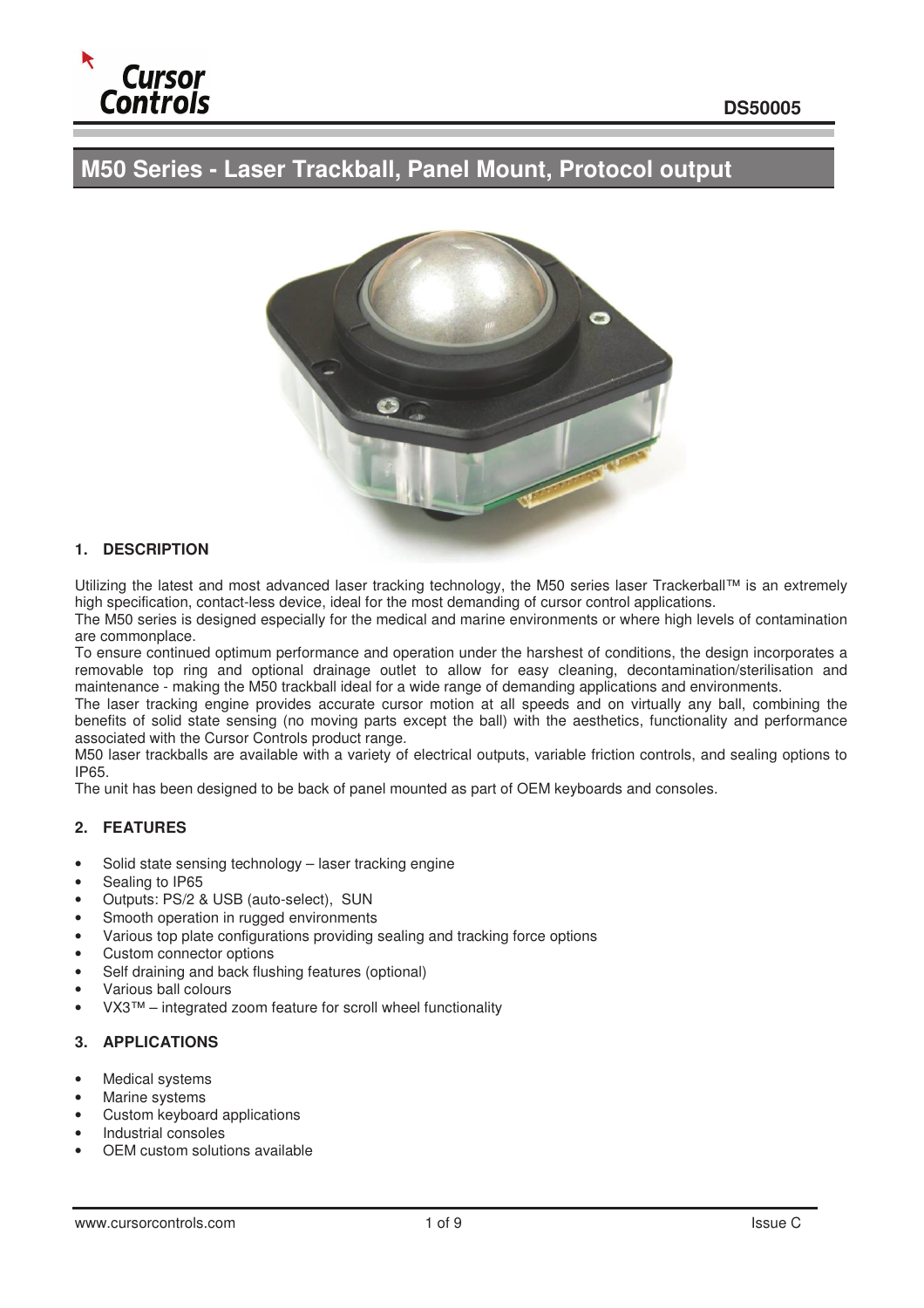

# **7. DIMENSION DRAWING**



Dimensional drawing specifies factory default orientation.

All dimensions are in mm unless otherwise stated.

Tolerances +/- 0.2mm unless otherwise stated

Please note that an IGES model is available on request. Please contact your local sales office for more information.